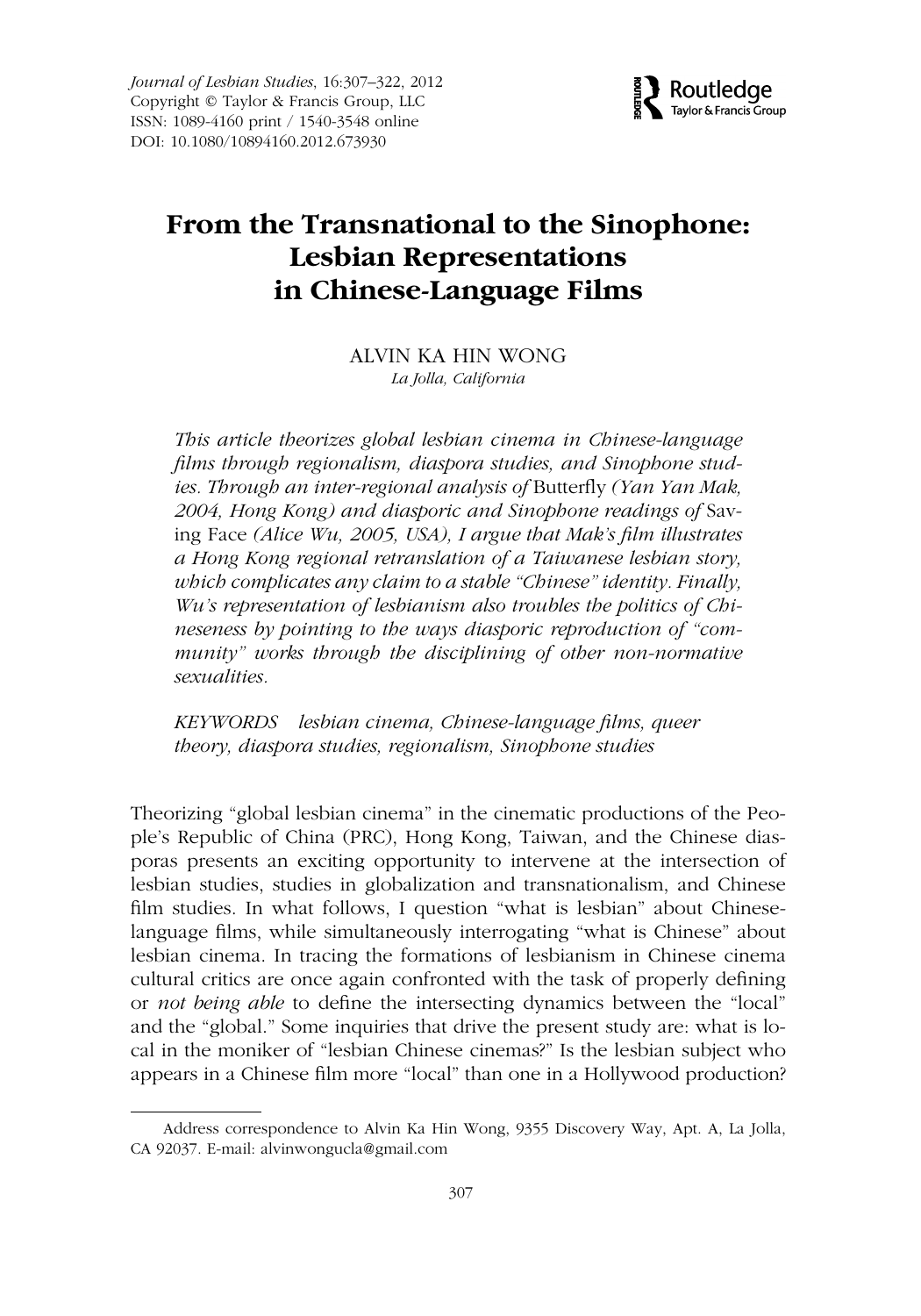Or should "lesbian" be read as the globalizing factor that can better market Chinese films to global gay and lesbian viewers seeking out films with "exotic" ethnic flavors? In terms of problematizing the global, is it possible that a "Chinese" identity marker will turn out to be the globalizing factor, since many international audiences at film festivals are interested in seeking out "dissident films" from Asia? In short, is lesbianism more local or global than the "Chinese?"

Current theoretical approaches to the local and the global can be summarized by three positions, each with its own limitations. First, world-system theorists argue that globalization ushers in an intensification of the infiltration of capital in the form of neocolonial capitalism from core-states (First and Developed World) to the rest, often the non-Western periphery states (Wallerstein, 2004). Second, the counter debate often resorts to a kind of radical localism that assumes that there are always local traditions and noncapitalist tribal forms of labor that cannot be subsumed under Western capitalism (MacLeod, 1991, 11; Schuerkens, 2004, 21). Last but not least, Robertson (1995) puts forth an alternative aptly termed "glocalization." Drawing on the Japanese business practice of "global localization," he contends that "the concept of globalization has involved the simultaneity and the interpenetration of what are conventionally called the global and the local, or—in more abstract vein—the universal and the particular" (30). While this view holds the tension between the local capability of resisting global forces and globalization's ascendency through the promise of hybridity, it does not account for *how* the local may transform the global, or better yet, how local-to-local exchanges, cross-pollinations, and mutual transformations may mark yet another emerging dynamism of globalization.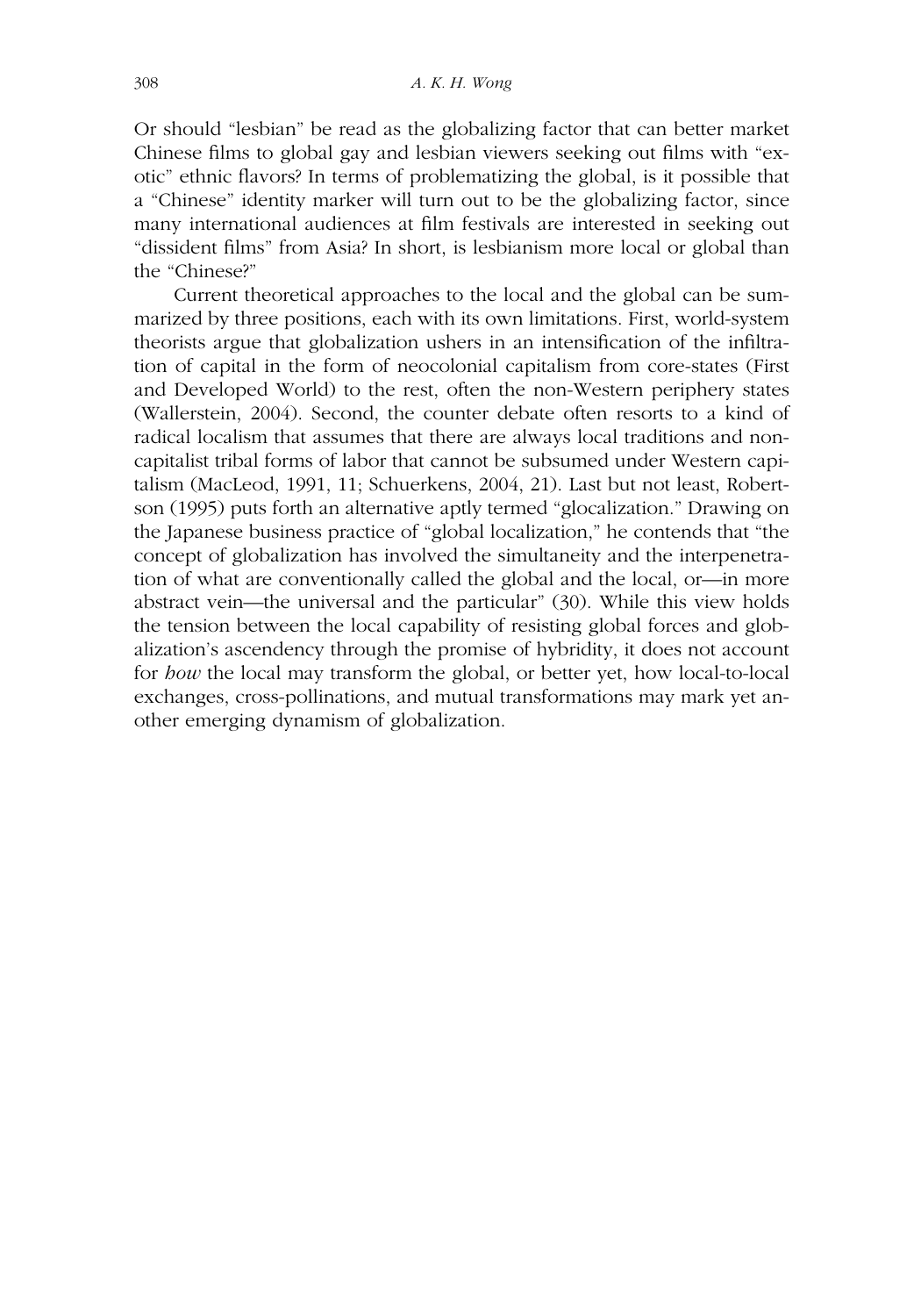Comparatively, Chinese-American diasporic filmmaker Alice Wu's *Saving Face* (2005, U.S.) presents another opportunity to examine lesbianism and Chineseness in the Chinese diaspora of New York City. The main plot is equally divided between the love story of Wil and Vivian, and Wil's mother Hwei-Lan Gao's community scandal of being divorced and pregnant in her late forties. At the heart of the story lie two intersecting power relations: Gao's hetero-patriarchal father's control over her "improper" female sexuality and her own heteronormative control over her daughter's lesbian romance. As the film hinges on the diasporic reproduction of the heterosexual Chinese nation in the American Chinese diaspora, it also situates non-marital female sexuality and lesbian desire as marginalized points of departure for perverting and re-articulating new identity politics. This marginal politics enables a visualization of what I coin a "Sinophone lesbian" aesthetic that narrates lesbian subjectivity through the very potential of lesbianism to trouble the rigid boundary of an ethnic community and produce alternative ways of being Chinese.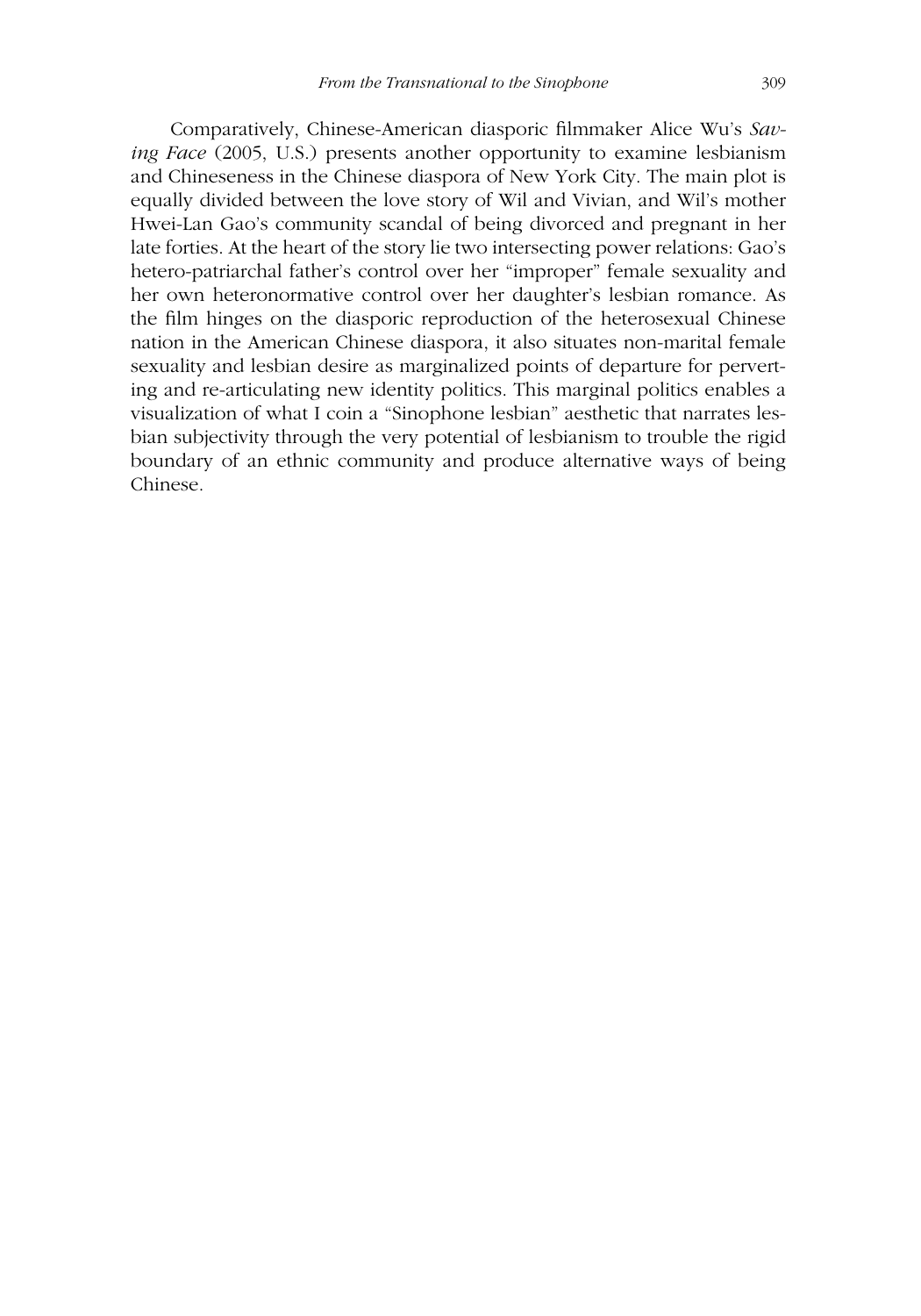# QUEER DIASPORA IN *SAVING FACE*: VISUALIZING THE SINOPHONE LESBIAN

If *Butterfly* necessitates a reading practice that is attentive to the ways lesbian desire travels from region to region and how in that process queer desire is re-signified for imagining a regional lesbian historiography and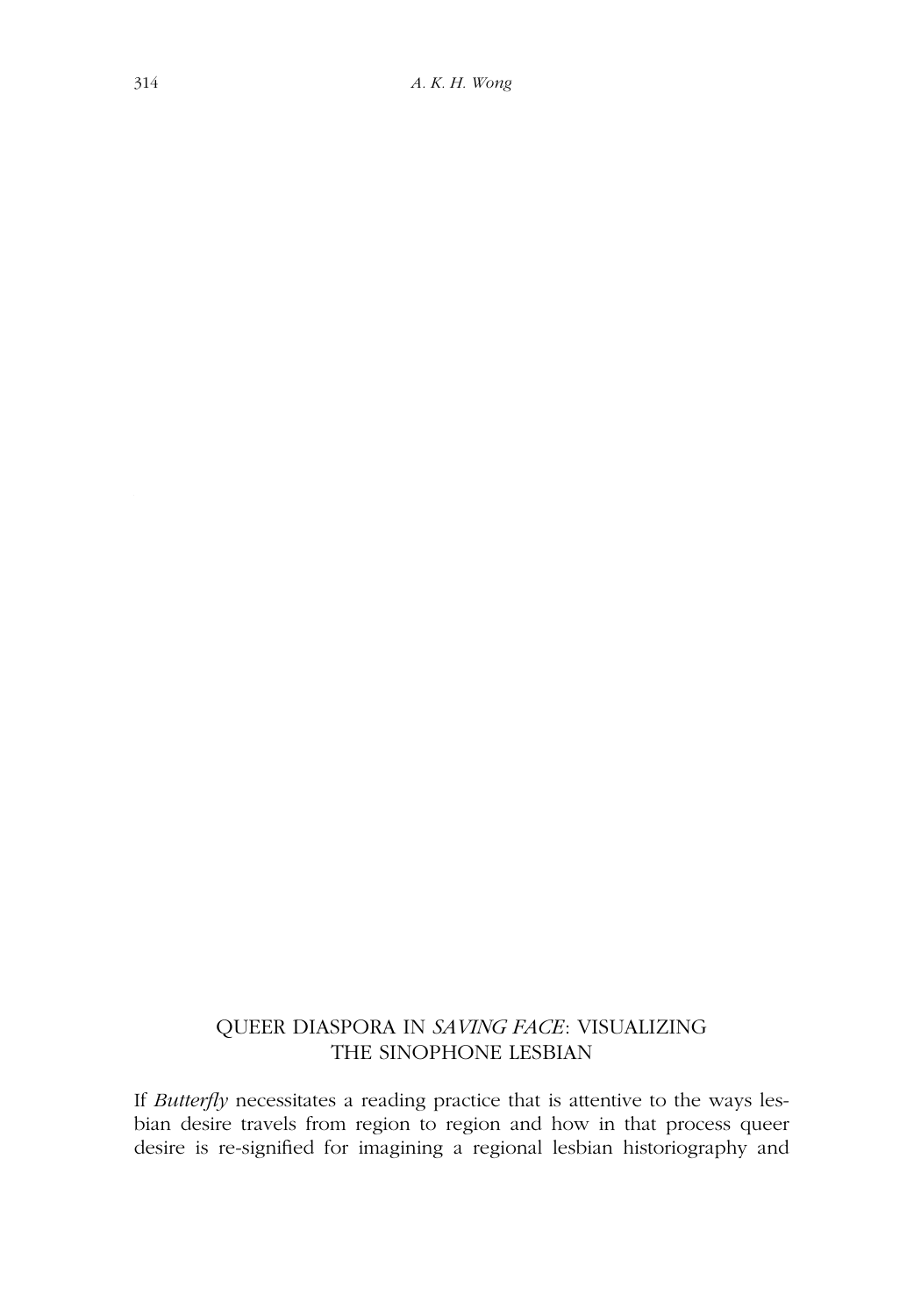utopic remaking of "home," Wu's *Saving Face* is also deeply invested in the project of remaking the hetero-patriarchal home. The plot tells a parallel story of mother–daughter's pursuits of desire that run against a traditional understanding of Confucian Chinese kinship structure and the organization of diasporic communities in Flushing, New York City. The mother, Hwei-Lan Gao (Joan Chen), attempts to set up her lesbian daughter Wil (Michelle Krusiec), a physician, with men at community ballroom events. Later, Gao, who is divorced, gets pregnant at the age of forty-eight, becoming the subject of a community scandal. Meanwhile, Wil befriends a Chinese-American lesbian, Vivian (Lynn Chen), at the same ballroom dancing event. From this moment, Wil and Vivian are inseparable. Gao is kicked out of her home by her father and will not be allowed to return unless she marries a respectable Chinese man. Gao is being forced to marry Old Cho, a man of considerable wealth, but at the last minute of the vows Wil discovers a letter, which contains a love plea from her mother's younger boyfriend Little Yu. It is through the daughter's attempt to save her from an unwanted marriage that Gao finally comes to terms with her daughter's lesbianism and approves her relationship with Vivian.

Although the attempt to read this film as representative of either a classic Asian-American generational conflict or a lesbian coming out narrative is tempting, I suggest that the film is most fascinating in its mutual exploration of how illicit, inter-generational sexuality (Gao) and lesbianism (Wil and Vivian) disrupt the multiple boundaries of a mythic and essentialized understanding of "China," "Chinese community," and the "Chinese-American family." These ethnic boundaries are often organized around diasporic nationalism linked to a mythic "homeland," filiality linked to the patriarch figure, and heterosexual monogamy. I will use the lens of diaspora studies, theories of "queer diasporas," and Sinophone studies to unpack how Wu's film performs this multi-pronged critique through lesbian and non-heteronormative sexualities.

Diaspora studies provides one direction to think through queer sexuality in the diaspora as well as a more hybrid understanding of the Chinese/Chinese-American community in Wu's film. Specifically, Hall's classic theorization of a third mode of diaspora that refuses the backward-looking desire for an original homeland stresses that the concept is not defined by "essence or purity" but "by a conception of 'identity' which lives with and through, not despite, difference; by *hybridity*" (2003, 244). Gopinath (2005) excavates the implication of Hall's theory of diasporic difference by showing how the notions of purity that Hall critiques often depend on the symbolic figure of the woman that secures the reproductive logics of nationalism even in diasporic communities. "Queer diaspora" as a critical framework then works to make intelligible those non-heterosexual desires that nationalist heterosexuality, both at home and in the diaspora, renders invisible. Gopinath writes, "If 'diaspora' needs 'queerness' in order to rescue it from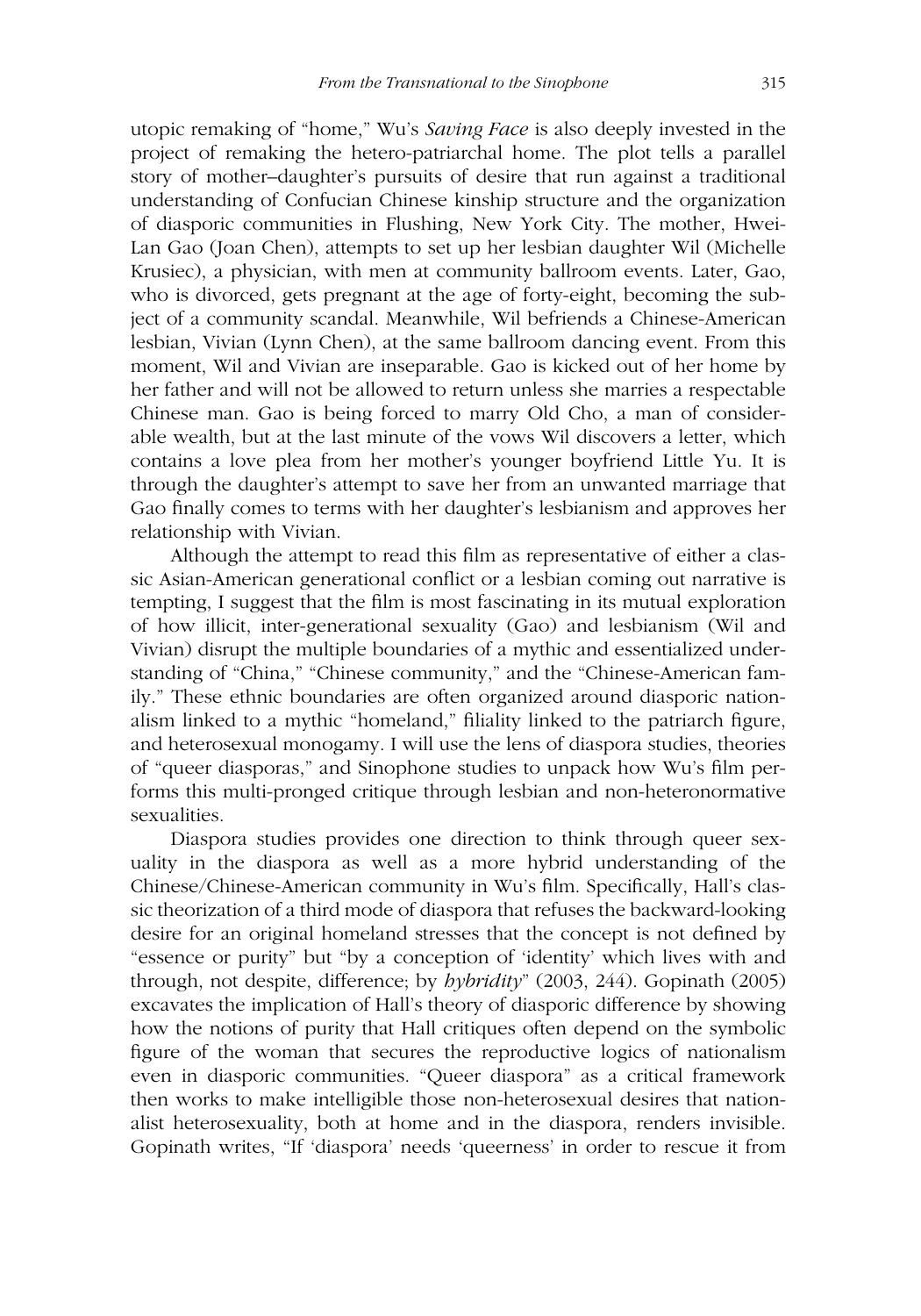its genealogical implications, 'queerness' also needs 'diaspora' in order to make it more supple in relation to question of race, colonialism, migration, and globalization" (2005, 11). "Queer diaspora" in Wu's film can also be deployed to name the subjectivities of Gao and Wil, who embody differences that border at the margin of what it means to be "Chinese." This is precisely the object of Sinophone studies as well.

Sinophone studies is a newly emerging field within Chinese cultural studies that seeks to debunk the often assumed coherence between China as a geopolitical location, the Chinese language (Mandarin) as *the* standard language for nationalism locally and globally, and the question of ethnicity. The reductive equivalence of China  $=$  Chinese  $=$  ethnicity has serious consequences for those who don't look, speak, and embody Chineseness in expected ways in gendered, racial, and sexual terms. That is to say, because of the various geographical locations that different ethnic subjects inhabit in relation to the geopolitics of "China" (which include Tibet, colonial and postcolonial Hong Kong, Taiwanese who speak the Minnan dialect, etc.), their positions may rupture the purity of Chineseness. Shu-mei Shih theorizes the Sinophone as "a network of places of cultural production outside China and on the margins of China and Chineseness, where a historical process of heterogenizing and localizing of continental Chinese culture has been taking place for several centuries" (2007, 4). To be clear, when thinking about Sinophone identities, we have to theorize in multidirectional ways that inquire how being Chinese or desiring to be a "pure" Chinese (if there is such a thing) in a given community, location, and political culture may exclude other subjectivities. In another article, Shih further clarifies the scope of Sinophone studies: "First and foremost, the scandal of the Sinophone is related to how it fractures the coherence of the constructs called 'China,' the 'Chinese,' or 'Chineseness,' all of which have functioned not only symbolically but also materially" (2010, 474).

In fact, Shih's inauguration of the Sinophone as a category of analysis, while focusing on race and language, proves fruitful for lesbian and sexuality studies as well. One can also trace the genealogy of the Sinophone from previous work by Chow (2000) and Ang (2001), the former suggesting that Chineseness can be "productively put under erasure" in order to examine regimes of sinocentrism (18), while the latter famously proclaims a subjective deviation from China by those who are deemed inauthentic: "In short, if I am inescapably Chinese by *descent*, I am only sometimes Chinese by *consent*" (36). Certainly, Shih's emphasis on situated marginality outside the terrain of China, Chow's call for putting sinocentrism under productive erasure, and Ang's call for defying "Chinese" situationally can be linked to think about how alternative sexuality, in this case lesbian sexuality, can powerfully contest the fiction of Chinese "community." I will demonstrate how this possibility of rupturing, perverting, and creolizing meaning of diasporic Chineseness lies at the heart of *Saving Face*.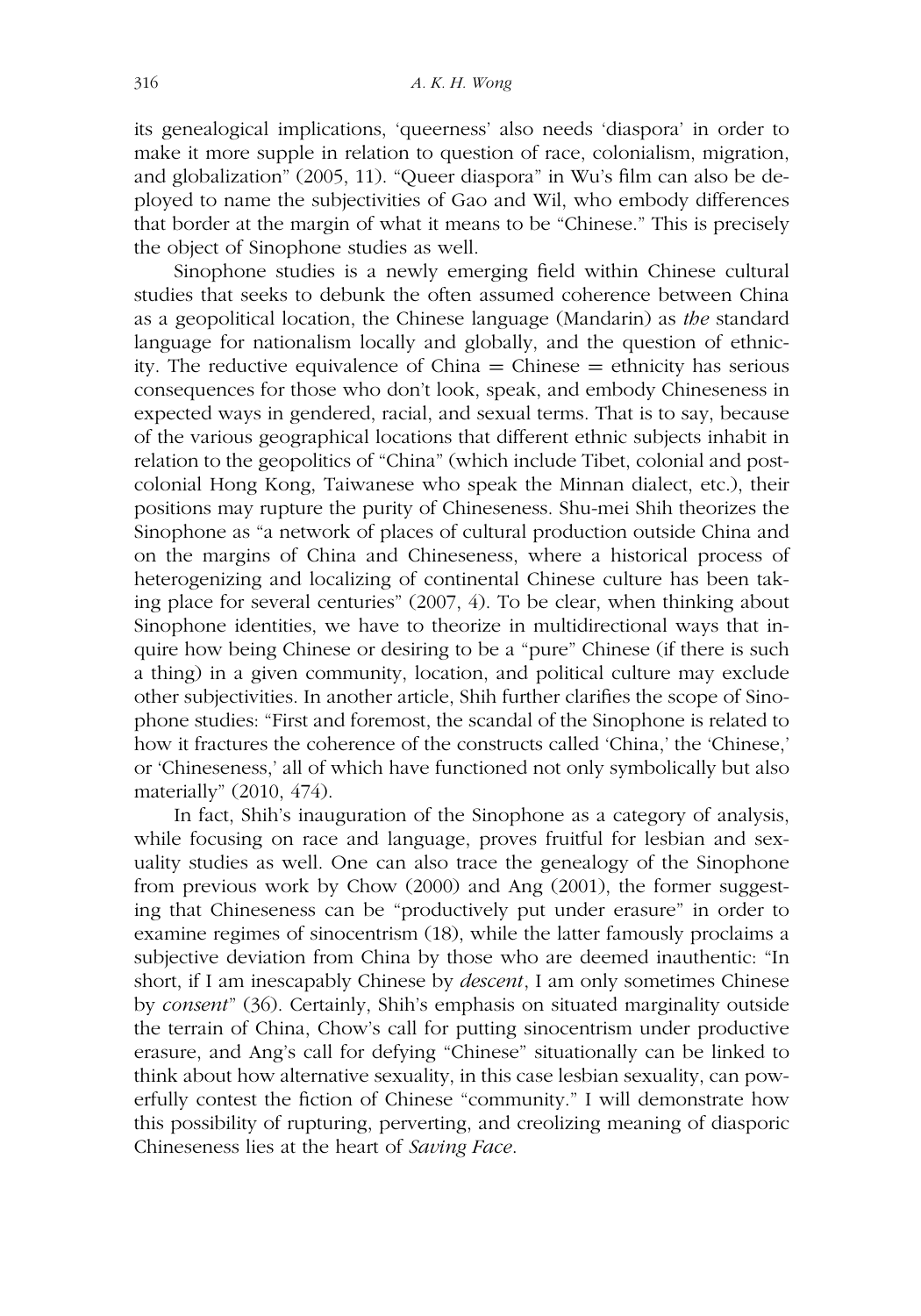In the film, lesbian sexuality frames the larger question of what happens when a first generation immigrant "Chinese" woman and her Chinese-American daughter challenge the boundary of Chineseness. Likewise, the meaning of "home," as signified by the patriarchal gaze of Gao's father and by the larger community, functions "as a site from which social organizations can be rendered visible and open to critique" (George, 1998, 3). A close reading of the opening sequence demonstrates the extent to which lesbian desire is both conditioned by and exceeds these multiple registers of diasporic configurations of "home." The opening shot is a breathtaking view of the harbor and traffic of New York City. The third shot zooms into a conversation taking place between Gao and Mrs. Wong at a hair salon. They are lamenting about how Wil and Wong's son, Raymond, are still single and decide to pair them up secretly at the Friday community ballroom dance at East, a buffet restaurant. "East" here suggestively symbolizes the homogeneous spirit of ethnic community in the diaspora. During the event, Gao's father as the community leader gives a traditional Chinese speech about how "it takes ten years to grow a tree but a hundred years to make a respectable person"; meanwhile, through a shot reverse shot, the camera depicts Wil turning her head while, simultaneously, Vivian beckons her with a tempting smile.

These cinematic sequences powerfully illustrate how the Chinese diasporic community depends on the hegemonic remaking of home spaces through gossip in a salon, a community event that heterosexualizes dating and reproduction, and through the patriarchal male voice represented by the grandfather. However, Wil's lesbian gaze signals a queer diasporic female position that refuses the hegemonic disciplining of her lesbian subjectivity by daring to look beyond the confines of the community space. Interestingly, in this moment of lesbian gaze Wu, the filmmaker, also intentionally mutes the voice of the grandfather, thus pointing to the possibility that the lesbian subject may experience desires that "are deemed 'impossible' within hegemonic nationalist and diasporic discourses" (Gopinath, 2005, 22).

While the queer diasporic framing of this early ballroom dance scene foregrounds the centrality of lesbian desire in the cinematic narrative, parallel to this is an equally important narrative of how the Chinese community secures its fictive boundary as a seemingly stable ethnic community in the global city by disciplining non-conjugal, non-Confucian, and nonheteronormative sexuality. As transnational feminist critics point out (Alarcon, Kaplan, and Moallem, 1999; Maira, 2002), the essence of an ethnic community and its reproduction of nationalism outside of the home country often depend on the imagined equivalence and even wedded relationship between the "woman" and the nation. The woman as singular signifier is supposed to uphold the purity of the nation through proper feminine behavior, domestic duty, and reproductive sexuality. It is through this particular wedding of the woman and the nation that a woman's sexuality within the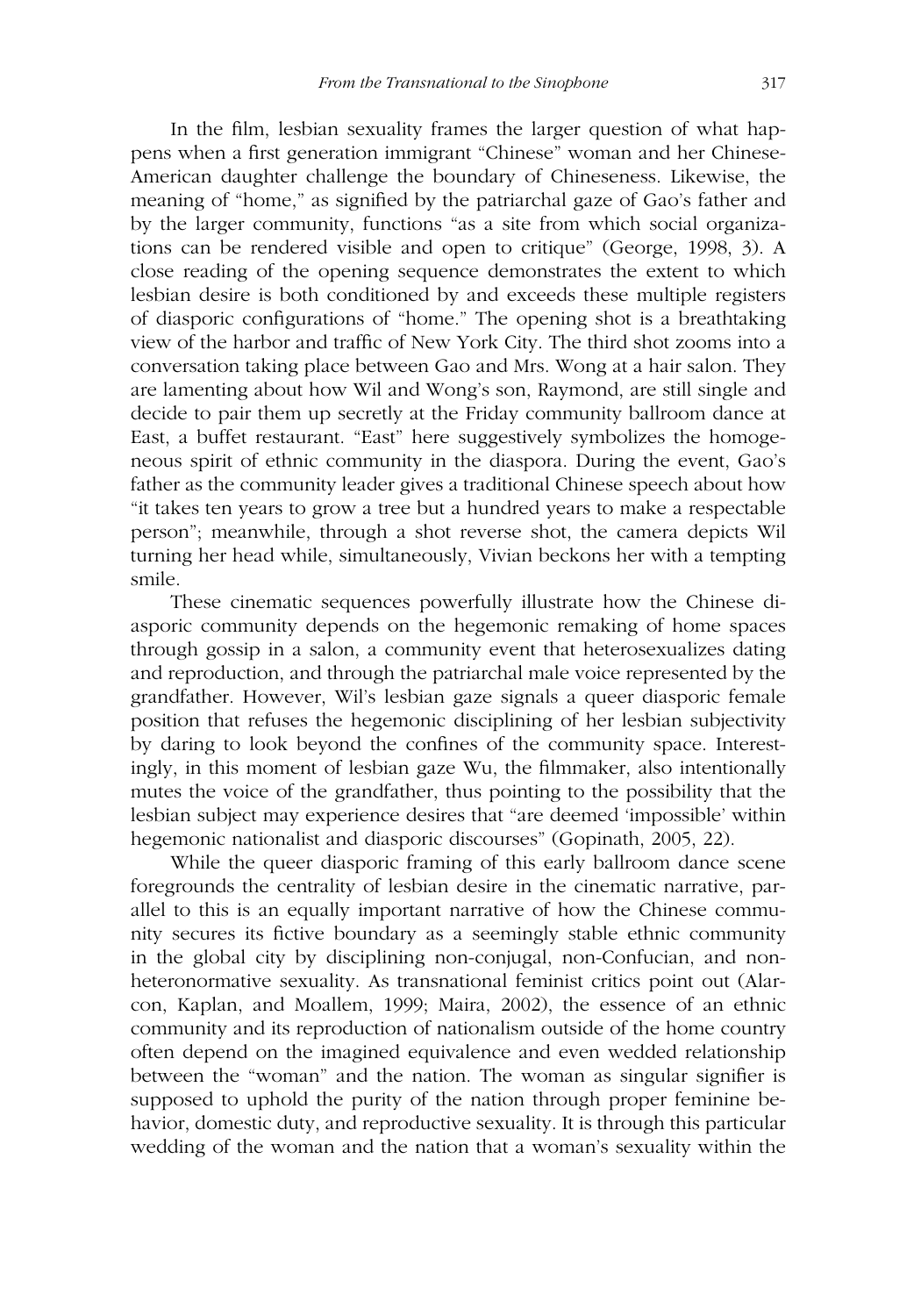community becomes not only a personal issue, but also a community issue, because a community is only imaginable insofar as the woman functions as the bearer of tradition. Through Gao's figure as the divorced but sexually active non-traditional mother, the film simultaneously points to the discursive construction of Chineseness through heterosexuality and the possibility of a Sinophone critique, which, as Shih (2007) points out, disrupts the coherence of China, Chinese, and Chineseness.

A humorous scene when several middle-aged Chinese wives discuss the "dirty laundry" of Gao's perversity points to the discursive construction of the "Chinese" community through its disciplining of the Sinophone "other." This scene is shown right after Gao has left her father's home and avoids his control by temporarily staying at Wil's apartment. The next shot shows a rich upper middle-class Chinese woman announcing very loudly that Gao is "Pregnant!" Another man echoes his disbelief: "At her age!" while another married Chinese man chastises Gao: "It's a scandal!" Gao's close friend Mrs. Wong is less harsh but expresses her curiosity: "It's better than the soaps!" The next scene returns to the grandfather's home in which he unleashes anger at his daughter for making him "lose his face," meaning his respectability in the community. When Wil asks the grandmother how her grandfather learned about his daughter's pregnancy, the grandmother replies that they found out from the receptionist who works at the women's clinic, who is the wife of grandfather's former student. Wil responds with wonderful ethnic humor: "Ten billion Chinese in the world; absolutely no privacy." Through the filmmaker's skillful juxtaposition of the gossip table talk with the disciplining of Gao in the grandfather's house, the narrative exposes the vexing relationship between the individual and the community within the Chinese diaspora. The married women and respectable gentlemen's denigrations of Gao demonstrate that their respectable statuses within the community are contingent upon the excommunication of bodies and desires that do not adhere to heterosexual reproduction as prescribed by Confucian Chinese ethos. In this discursive construction of Chineseness in the immigrant community, both Gao and Wil's bodies figure as the limit of cultural intelligibility.

The film is most intriguing when both the mother and daughter understand each other's unintelligibility within normative conception of the ethnic community through their shared marginality as Sinophone female subjects. Although the mother and daughter face different challenges when "coming out" to the community, it is precisely their shared "perverse" sexuality—untimely late pregnancy by a young man and lesbian sexuality—that fractures normative heterosexuality as expressed by the grandfather's persistent control over both women. I find the last dancing scene where Vivian returns from her Paris ballet training and magically reunites with Wil at last is most suggestive for imagining an alternative articulation of "Chinese" community. Arriving at East again, Gao deliberately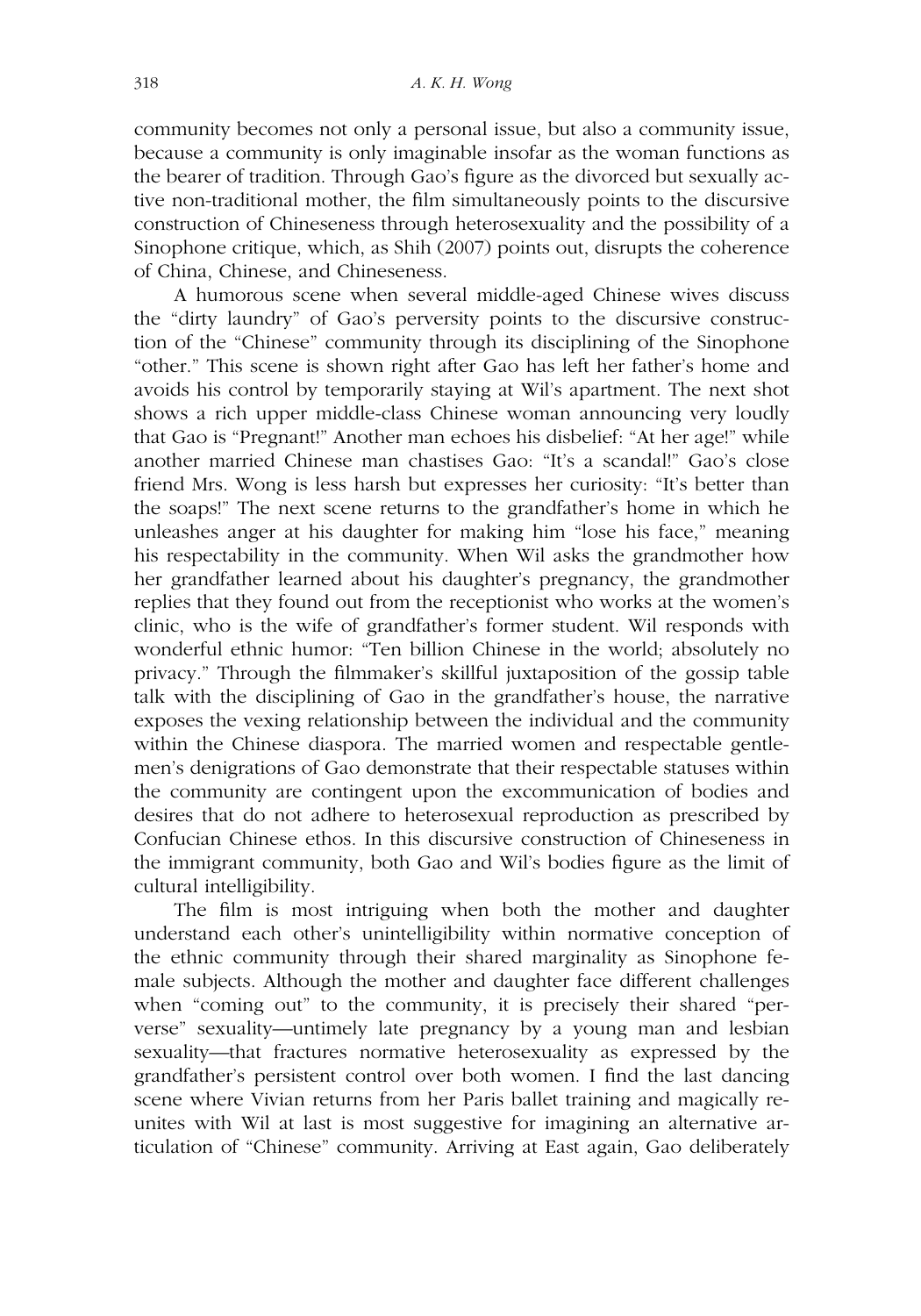sets up a meeting for Wil and Vivian through Vivian's mother. Gao comfortably dances with Little Yu without ethnic shame. He wants to move in with her, but Gao rebukes his advance by suggesting that she wants her own space. At the same moment, Wil and Vivian dance passionately and kiss. The camera shifts to a conversation between the grandfather and Old Yu, the father of Little Yu. Old Yu laments: "The world is getting too hard to predict." The old patriarch confirms: "Morality keeps getting worse." While the film's ending seems too good to be true, it points to a possible alliance between a feminist viewpoint and Asian-American lesbian subjectivity in their shared potentials to embody Chineseness only by consent, to borrow Ang's suggestive phrase. Consequently, *Saving Face*, through its critical intersecting of diaspora and sexuality, visualizes Sinophone lesbian sexuality and cross-generational sexual perversion; in doing so, it imagines an alternative Chinese diasporic community not based on sameness, but on critical gender and sexual heterogeneity and difference.<sup>2</sup>

In delineating the regional, the diasporic, and the Sinophone as alternative methodologies for studying "global lesbian cinema" in transnational Chinese cultures, I meant to demonstrate the ultimate elusiveness and impossibility of properly designating a body of films that could be grouped under the monikers "Chinese lesbian cinema" and "lesbian Chinese cinema." If one were to use the ethnic and national marker "Chinese" to qualify lesbian cinema, it would assume that "Chinese" itself is a coherent identity despite the geopolitical differences among the PRC, Hong Kong, Taiwan, and their diasporas. In addition, using "Chinese" to refine the conceptual terrain of lesbian cinema also assumes that there is a universal "lesbian cinema" that needs no qualification, often assumed to mean Hollywood and Anglo-American cinematic productions. On the other hand, if I were to use "lesbian" to qualify "Chinese cinema," this approach will inevitably risk tokenizing a body of films as simply "minority" films within a larger entity called Chinese cinema. Both Mak and Wu's films push beyond the conceptual limitations of the national, local, global, and the lesbian. *Butterfly* highlights the processes of inter-cultural borrowing through a Hong Kong retelling of a Taiwanese story, thus hybridizing both regional locations; furthermore, its implicit political message about Hong Kong lesbian activism against political repressions in the PRC also sustains the hope that a small "region" like Hong Kong can express alternative political and cultural imaginary of Chinese identities. Likewise, *Saving Face* fractures the fantasy of ethnic and sexual homogeneity by situating ethnicity and sexuality outside of the proper geopolitics of the PRC, Taiwan, and Hong Kong—in the global New York City. While diaspora often reproduces ethnic traditions along gender and generational lines, the film shows that Sinophone subjects may embody Chineseness perversely by transgressing the boundary of sexual and gender respectability within the Chinese/Chinese-American communities.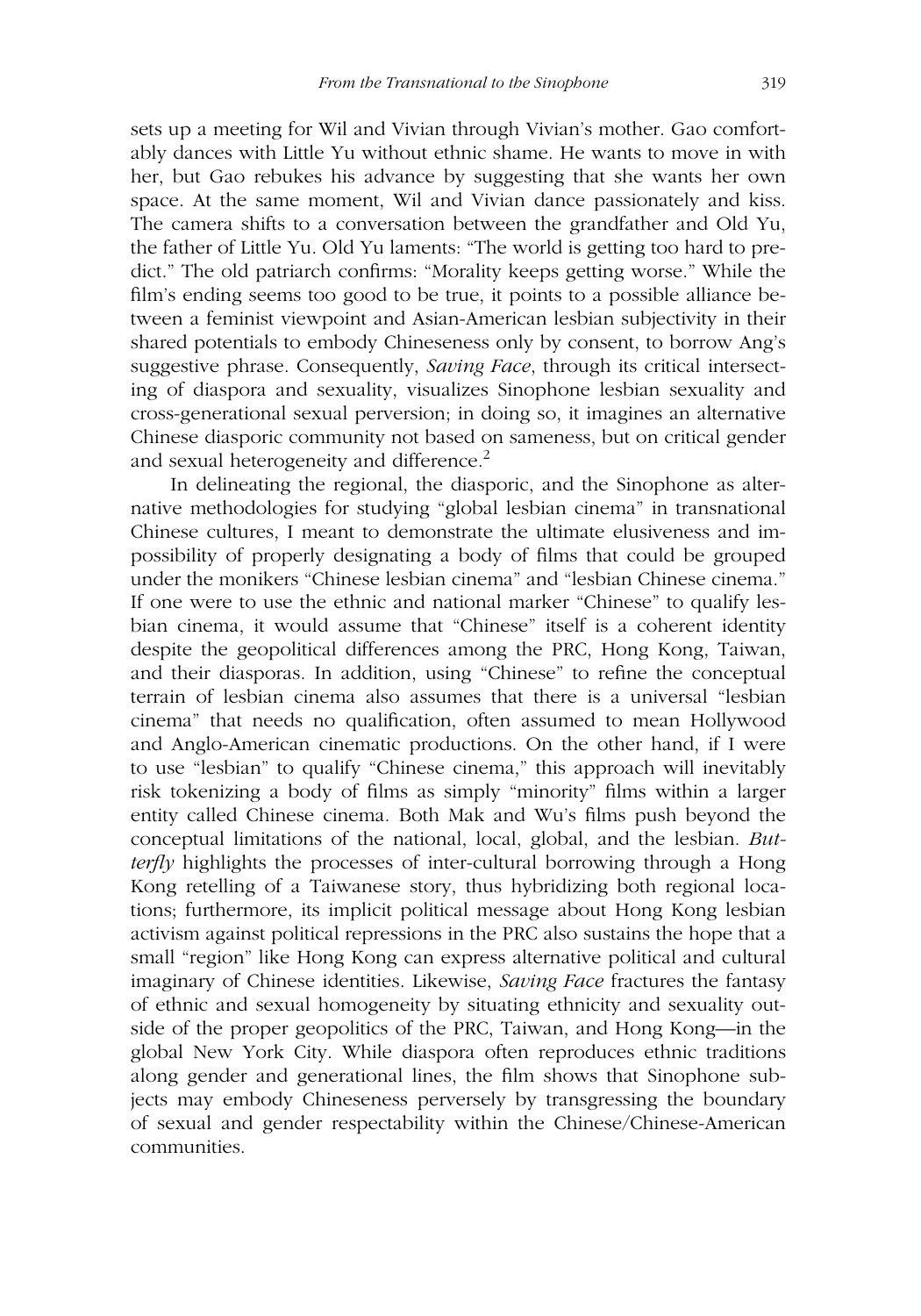Placing *Butterfly* alongside *Saving Face* provides a fruitful occasion for theorizing different levels of transnationalism at work in lesbian filmmaking in contemporary Chinese-language films. In both films, the question of what is "lesbian" is mutually constituted through a rethinking of what it means to be "Chinese" in the contemporary age, where concepts of nationalism, localism, the global, and ethnic community become ever more porous. Thinking through regional and diasporic critiques moves productively beyond the double bind of the local and the global as diametrically opposed to one another. While *Butterfly* avoids the East–West and North–South trajectory of globalization in which the East and the South are often reduced to the merely "local," *Saving Face* undermines the assumption that New York City represents a global haven for Chinese-American gay and lesbian subjects. Rather, the film reveals the peculiar and violent ways through which imaginary Chinese nationalism reproduces rigid forms of heteronormativity by excluding improper sexual others as marginal to its conception of community. Therefore, what the Sinophone critique further demonstrates in addition to the concepts of regionalism and queer diaspora is that any homogeneous conception of what it means to be "Chinese" inevitably imposes the violence of othering. Thinking lesbianism in Chinese-language films through regionalism, diaspora studies, and Sinophone studies renames the global as a much more multi-layered category of analysis while multiplying infinitely what it means to read, inhabit, envision, and perform global lesbian identities in the multiple spaces of "China(s)."

#### NOTES

1. This includes most notably *An Amorous Woman of Tang Dynasty* (Eddie Fong Ling-Ching, 1984, Hong Kong), *Sex and Zen* (Michael Mak Dong-Git, 1991, Hong Kong), and most films produced by Wong Jing in the 1990s.

2. See also Lowe's classic theorization of Asian-American subjects as embodying horizontal differences in gender, race, and sexuality instead of essentialized positions of "vertical" generational differences (1996, 60–83).

#### FILMOGRAPHY

*An Amorous Woman of Tang Dynasty*. (Eddie Fong Ling-Ching, 1984, Hong Kong)

*Blue Gate Crossing*. (Yee Chih-yen, 2002, Taiwan/France) *Butterfly*. (Yan Yan Mak, 2004, Hong Kong) *Fish and Elephant*. (Li Yu, 2001, China) *Girl in Disguise*. (Chan Woon-Man, 1956, Hong Kong) *Incidental Journey*. (Chen Jofei, 2001, Taiwan) *Intimates*. (Jacob Cheung, 1997, Hong Kong) *Intimate Confessions of a Chinese Courtesan*. (Chor Yuen, 1972, Hong Kong)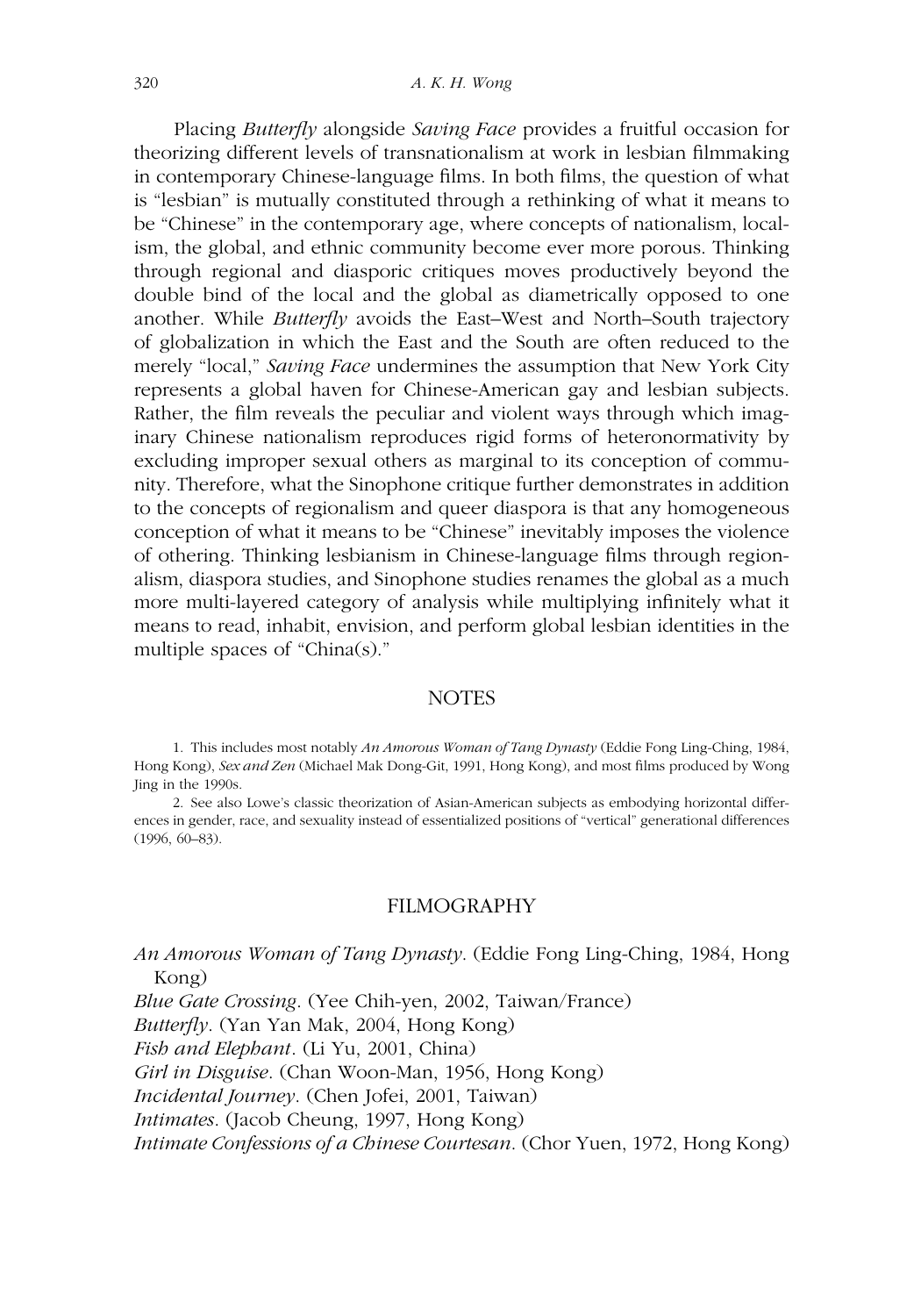*Lan Yu*. (Stanley Kwan, 2001, Hong Kong)

*Let's Love Hong Kong*. (Yau Ching, 2002, Hong Kong)

*Saving Face*. (Alice Wu, 2005, US)

*Sex and Zen*. (Michael Mak Dong-Git, 1991, Hong Kong)

*Spider Lilies*. (Zero Chou, 2007, Taiwan)

*Tempting Heart*. (Sylvia Chang, 1999, Hong Kong)

*Tomboy*, A.K.A. *Girl in Disguise*. (Fang Peilin, 1936, Shanghai)

## **REFERENCES**

- Alarcon, Norma, Caren Kaplan, & Minoo Moallem. "Introduction: Between Woman and Nation." Eds. Alarcon , Norma, Caren Kaplan, & Minoo Moallem. *Between Woman and Nation: Nationalisms, Transnational Feminisms, and the State*. Durham: Duke University Press, 1999. 1–16.
- Ang, Ien. *On not Speaking Chinese: Living Between Asia and the West*. London: Routledge, 2001.
- Appadurai, Arjun. *Modernity at Large: Cultural Dimensions of Globalization*. Minneapolis: University of Minnesota Press, 1996.
- Chan, Kenneth. *Remade in Hollywood: The Global Chinese Presence in Transnational Cinemas*. Hong Kong: Hong Kong University Press, 2009.
- Chen, Xue. *Butterfly [Hudie]*. Taipei: INK Publishing, 2007.
- Chow, Rey. "Introduction: On Chineseness as a Theoretical Problem." Ed. Rey Chow. *Modern Chinese Literary and Cultural Studies in the Age of Theory: Reimagining a Field.* Durham: Duke University Press, 2000. 1–25.
- Darren, Alison. *Lesbian Film Guide*. New York: Cassell, 2000.
- de Lauretis, Teresa. "Sexual Indifference and Lesbian Representation." *Theater Journal 40.2* (1988): 155–177.
- Duara, Prasenjit. "Asia Redux: Conceptualizing a Region for Our Times." *Journal of Asian Studies 69.4* (2010): 963–983.
- George, Rosemary Marangoly. "Recycling: Long Routes to and from Domestic Fixes." Ed. Rosemary Marangoly George. *Burning Down the House: Recycling Domesticity*. Boulder, CO: Westview Press, 1998. 1–20.
- Gopinath, Gayatri. *Impossible Desires: Queer Diasporas and South Asian Public Cultures*. Durham, NC: Duke University Press, 2005.
- Hall, Stuart. "Cultural Identity and Diaspora." Eds. Jana Evans Braziel, & Anita Mannur. *Theorizing Diaspora: A Reader*. Malden, MA: Blackwell, 2003. 233–246.
- Hamashita. Takeshi. *China, East Asia, and the Global Economy: Regional and Historical Perspectives*. New York: Routledge, 2008.
- Leung, Helen Hok-sze. *Undercurrents: Queer Culture and Postcolonial Hong Kong*. Vancouver: University of British Columbia Press, 2008.
- Lowe, Lisa. *Immigrant Acts: On Asian American Cultural Politics*. Durham, NC: Duke University Press, 1996.
- MacLeod, Arlene Elowe. *Accommodating Protest: Working Women, the New Veiling, and Change in Cairo*. New York: Columbia University Press, 1991.
- Maira, Sunaina Marr. *Desis in the House: Indian American Youth Culture in New York City*. Philadelphia, PA: Temple University Press, 2002.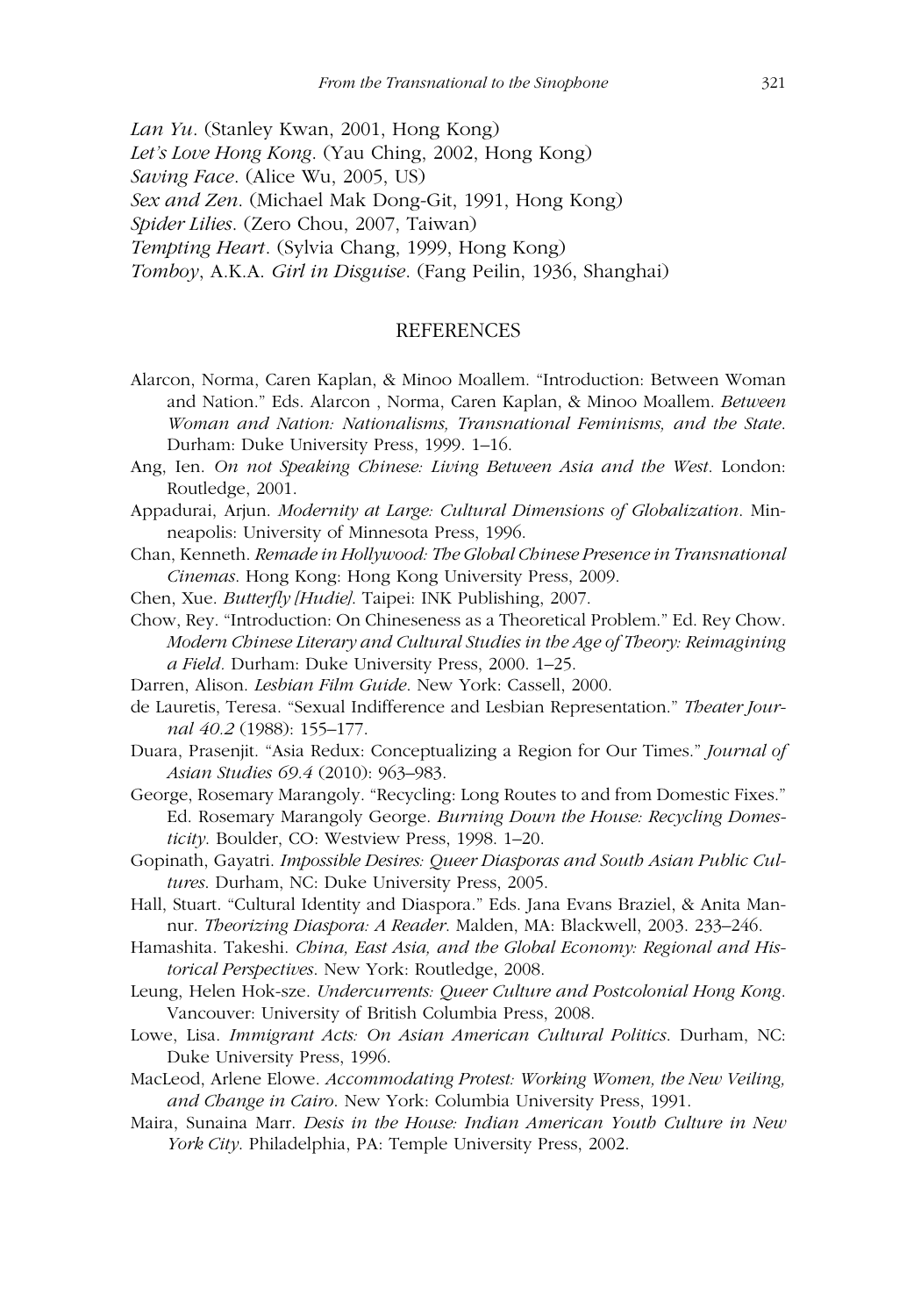- Martin, Fran. *Backward Glances: Contemporary Chinese Cultures and the Female Homoerotic Imaginary*. Durham, NC: Duke University Press, 2010.
- Ong, Aihwa. *Flexible Citizenship: The Cultural Logics of Transnationality*. Durham, NC: Duke University Press, 1999.
- Robertson, Roland. "Glocalization: Time-Space and Homogeneity-Heterogeneity." Eds. Mike Featherstone, Scott Lash, & Roland Robertson. *Global Modernities*. London: Sage, 1995. 25–44.
- Schuerkens, Ulrike. "The Sociological and Anthropological Study of Globalization and Localization." Ed. Ulrike Schuerkens. *Global Forces and Local Life-Worlds*. London: Sage, 2004. 14–26.
- Shih, Shu-mei. *Visuality and Identity: Sinophone Articulations across the Pacific*. Berkeley: University of California Press, 2007.
- ———. "Theory, Asia, and the Sinophone." *Postcolonial Studies 13.4* (2010): 465–484.
- Wallerstein, Immanuel. *World-systems Analysis: An Introduction*. Durham, NC: Duke University Press, 2004.
- Wang, Hui. "The Politics of Imagining Asia: A Genealogical Analysis." *Inter-Asia Cultural Studies 8.1* (2007): 1–33.
- Yau, Ching. *Sexing Shadows: Genders and Sexualities in Hong Kong Cinema [Xing, bie guangying: Xianggang dianying zhong de xing yu xingbie wenhua yanjiu]*. Hong Kong: Hong Kong Film Critics Society, 2005.
- Zhang, Yingjin. *Chinese National Cinema*. New York: Routledge, 2004.
- Zhang, Zhen. *An Amorous History of the Silver Screen: Shanghai Cinema, 1896–1937*. Chicago: University of Chicago Press, 2005.

### **CONTRIBUTOR**

**Alvin Ka Hin Wong** is a Ph.D. candidate in Literature at the University of California, San Diego and will be an Andrew W. Mellon postdoctoral fellow in Comparative Literature and Gender Studies at UCLA starting Fall 2012. His research interests are modern Chinese literature and cinema, queer theory, and transnational studies.